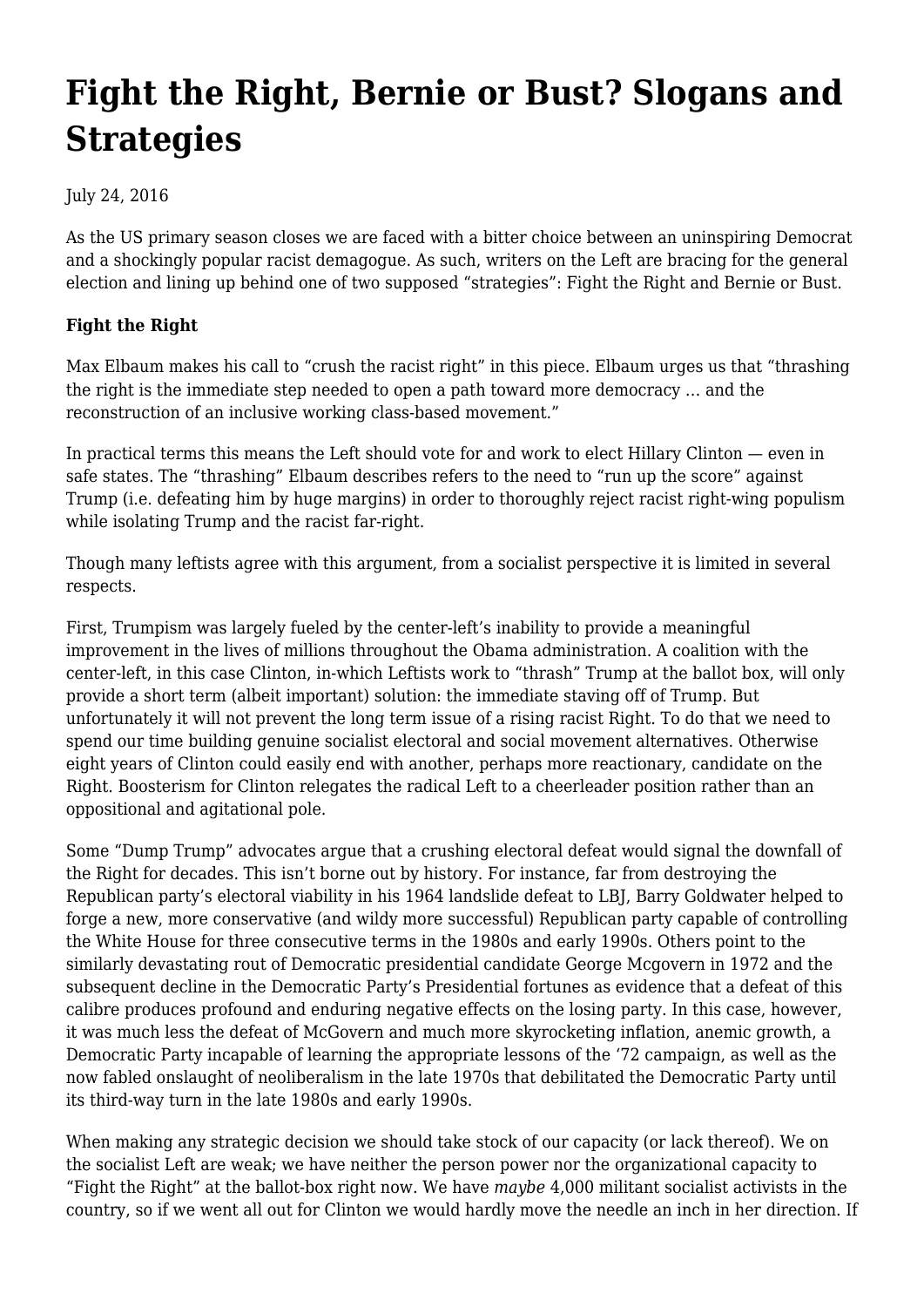this is the case why sacrifice our political independence and put our local organizing efforts on hold to stump for a candidate we don't believe in? If the socialist left commanded even 5% of the electorate the debate about our support would be a real one, right now it is mostly performative. In those relatively few cases where socialists in swing states indeed have a strong enough presence to make a substantive difference, the situation is different, but in the overwhelming majority of places this is not the case.

For many the force of the call to Fight the Right relies on a moral argument rather than a strategic assessment of where we are and how we develop a meaningful socialist alternative. For them, working against Trump and for Clinton is an end in itself that individuals concerned about racism and xenophobia should pursue regardless of the effects of doing so. From this perspective Trump represents such a threat to immigrants and communities of color that no insurance policy against his presidency (in the form of organizing, fundraising and the like) is too costly, even if upon rational consideration it appears to be a giveaway to a largely disreputable insurer (i.e. the Democratic Party with Clinton at the helm). We are as frustrated (albeit not shocked) by the success of Trump's misogynist and racist campaign as anyone else, but we don't see why this should lead us to forgo any semblance of strategic thinking in favor of an antiracist categorical imperative.

Others on the largely white socialist Left  $-$  though the two groups overlap considerably  $-$  see their role in the presidential elections as being good faith allies in the struggle to defeat Trump's racism. For them, campaigning on Clinton's behalf offers a chance to bolster their anti-racist bonafides and build deeper ties to organizations representing communities of color. Unfortunately, however, it is not at all clear that this strategy will yield its intended results. Simply "being in motion" with communities of color by attending canvasses and phone-banking sessions for the Clinton campaign does not seem to us to provide ideal conditions for building organic and lasting ties with communities of color. Further, most of the individuals we encounter through this work will be loyal Democratic party voters much less receptive to our ideas than the Sanderistas with whom we've been door-knocking over the last year. Organizing anti-Trump rallies and/or independent voter registration drives in communities of color hold greater promise than working directly through the campaign, but even these actions are limited in their efficacy relative to the alternatives we discuss below.

There is a real tension between campaigning for Hillary and building an anti-racist, feminist, and more racially and gender-diverse socialist movement. Unlike Fight the Right advocates we do not see how building Hillary's campaign represents a strategy for building our movement. If fighting the Right is a strategic decision for socialists it can only be so as a defensive posture against a dismal future, one that does not offer real opportunities to grow the Left. We would do well to acknowledge it as such. However, as discussed above even here a real assessment of our capacity limits our participation from a "defensive" position to the small set of swing states where socialists have enough electoral juice to influence the election's outcome.

Alternatively, advocating a Fight the Right position does risk alienating some of the most ardent Bernie supporters, these are the supporters we would like to see become socialist activists. Some of them are fantastic organizers and well respected in the grassroots movement for Bernie. That is a consideration Fight the Right advocates rarely acknowledge.

### **Bernie or Bust**

On the other side of the debate [Kshama Sawant appeals](https://www.jacobinmag.com/2016/05/trump-clinton-sanders-kshama-sawant-green-party-independent/) to those in the "Bernie or Bust" crowd. These Third Party advocates aim to show how terrible the Democratic Party is (on this most of us agree), and would like to see Bernie either run as an independent or endorse the Greens and Jill Stein. The problem is that here too a strategic question is posited as a moral choice: either we are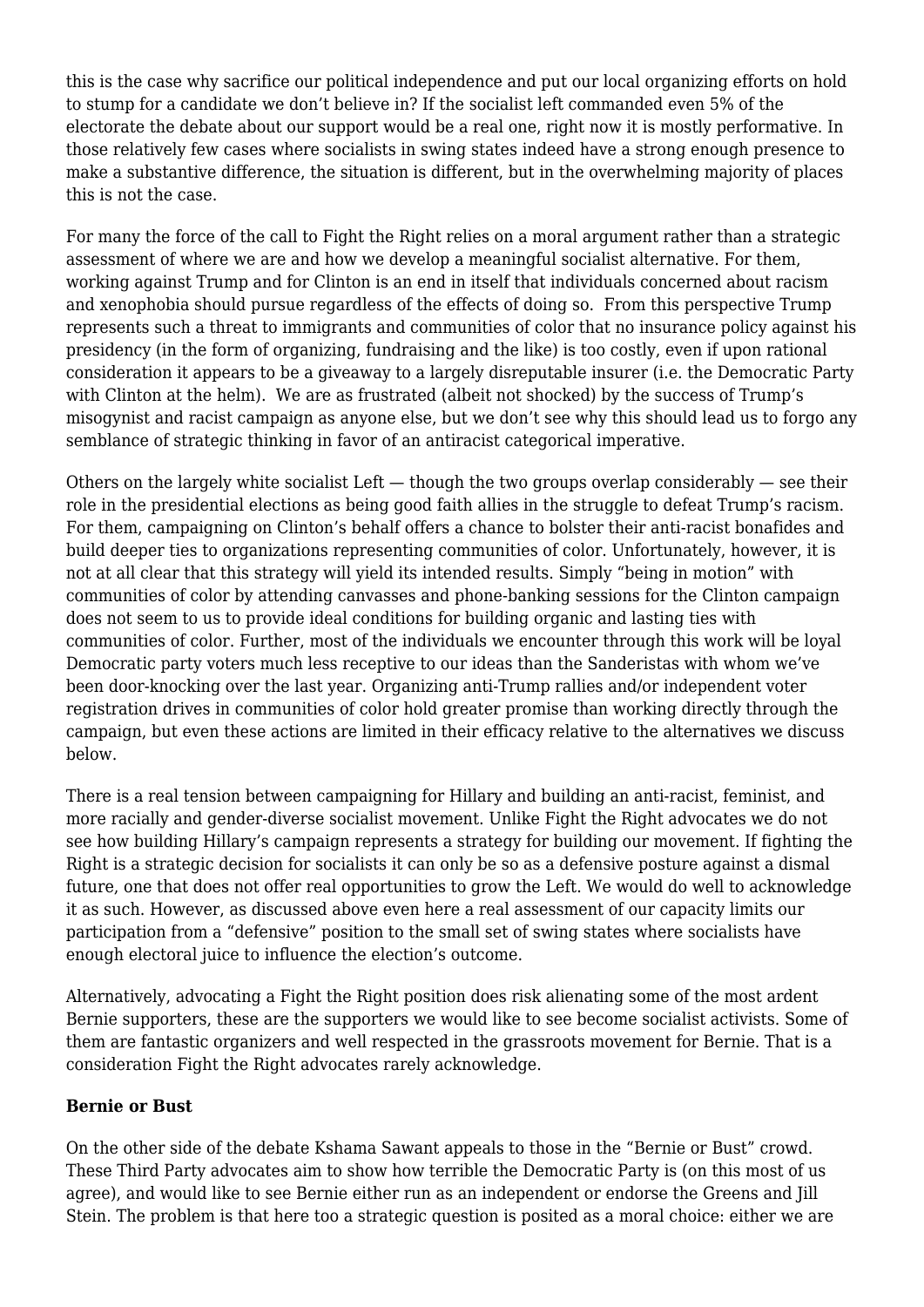Bernie or Bust or we are hopeless reformists unable to see the existential truth that working within the Democratic Party in any way is fundamentally wrong (except, of course, for Bernie Sanders in 2016…)

Firstly, Bernie or Busters will likely represent a small minority of Sanders voters come November, and to suggest that they will singlehandedly usher in a new party is wrongheaded at best and deeply cynical at worst.

The cynical interpretation offered by [Jill Stein suggests](https://www.theguardian.com/us-news/2016/jul/08/jill-stein-bernie-sanders-green-party) that "at least when Republicans are elected, people fight – when Democrats are elected, people are lulled into complacency and fall asleep." This represents a tacit recognition that Stein knows she won't win so voting for her is merely a means of punishing Candidate Clinton. Fair enough. But we should acknowledge (contra Stein) that a Trump presidency would not lead to an increased revolutionary fervor that could usher in a new era of radical organizing, but would more likely lead to increased political repression and demobilization. Further, under the Obama administration we saw both the development of Occupy and the Black Lives Matter movement, two of the most significant developments in American social movements in recent history. Are we to believe that under a Trump presidency Black Lives Matter would not suffer suppression? While we are critical of the general "Fight the Right" strategy, the millions of working class people who will vote for Clinton as a lesser-evil have compelling reasons to do so, and should not be chastised and reprimanded for their decision.

Stein's argument uses the same magical thinking that the "thrash" Trump position employs: somehow by eating into Clinton's voter base we can expose the Democrats and discredit them in future elections. But in the best case scenario this too is highly unlikely. In 2000 when Ralph Nader won the most significant Green Party vote in history (2.74%), and despite securing more ballot lines for the Greens in new states he did not succeed in establishing the Greens as a national political force (let alone building a mass working class party). In fact, the result was quite the opposite. Subsequent Green campaigns were subject to tremendous abuse by the Democratic Party machine and the national media, and the party has only ever secured a fraction of one percent of the vote since (topping in 2012 at 0.36%).

The more optimistic Bernie or Bust advocates assure us that their slogan represents a plan to break with the Democratic Party and build a new mass working-class radical party almost spontaneously. These advocates simply ignore sociopolitical reality in their call for a national Third Party today. Anyone with a basic understanding of the inherent biases of our national electoral system toward the development of two dominant parties, or of the extreme difficulties associated with mobilizing unaffiliated voters to a new party with no resources to entice them to do so can see that it's premature to work for a national Third Party campaign.

This is not to say we don't need an electoral vehicle outside of the Democratic Party, but rather that any effective Third Party effort will be the result of decades of local electoral successes that may eventually be parlayed into influence at the national level (perhaps through a regional strategy a la the Brazilian Workers Party or the Canadian Co-operative Commonwealth Federation — which would eventually form the nucleus of the New Democratic Party) rather than the spontaneous rejection of the two major parties in one single Presidential election.

Second, as Bernie has rightly and repeatedly noted, a Presidential candidate alone cannot lead a political revolution. Any of the reforms Bernie had fought for in his bid would not be actualized absent a mass movement (even if he were elected President). Socialists have long argued as much. Yet some in the Bernie or Bust crowd now suggest the exact opposite, that if only we vote for an independent Bernie run, or perhaps for Jill Stein we will get the social-democratic program that we wanted — a program that was thwarted only by the Democrats. In fact an independent run, due to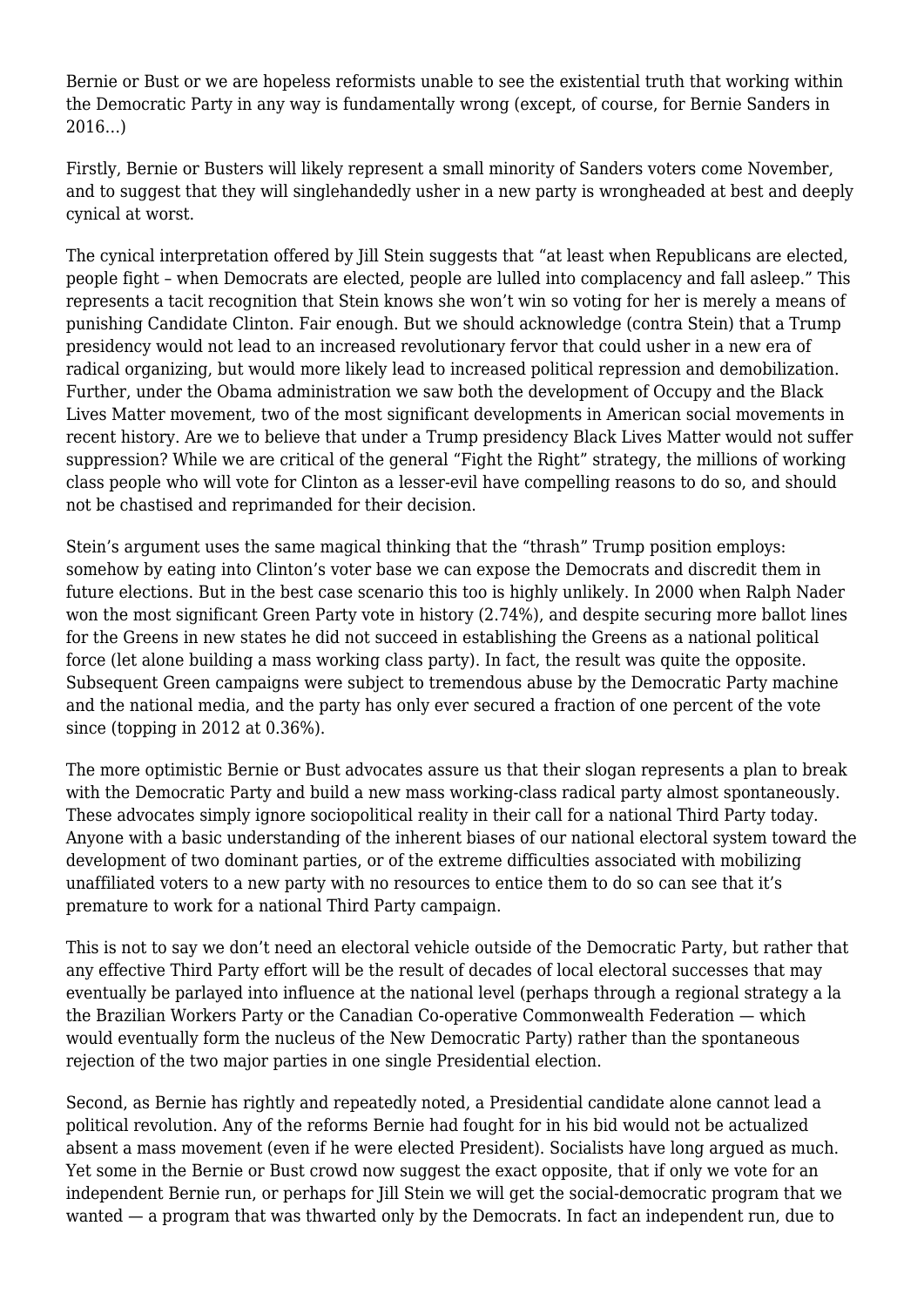the inherently limited number of voters such a campaign would reach, has less of a chance to ignite the kind of broad electoral and social movements necessary to push through Sanderista demands. Part of the strategic brilliance of Bernie running on the Democratic Party ballot line was his ability to quickly and effectively reach millions of voters and ignite a groundswell of national support. With the somewhat sui generis exception of Ross Perot in 1992, never has a national Third Party Presidential campaign in the modern era matched his success.

Finally, Bernie or Bust advocates — like their Fight the Right rivals — argue that the Left should take a moral stance against Clinton. But again taking such a position does nothing to develop the capacity and the legitimacy of the Left (although it does make us feel better about our remarkable powerlessness). The Left today is weak but, thanks in no small part to Sanders, growing in importance for the first time in decades. It's critical that during this time of tremendous opportunity we move beyond the pathologies of moralism and self-righteousness that so often characterize ineffectual political movements — and unfortunately also much of the thinking both in the Fight the Right as well as Bernie or Bust camps.

### **A Way Forward for the Left?**

Both "strategies" then, are born of a deep moral purity and/or strategic thinking that is misaligned with sociopolitical realities: many in the Bernie or Bust crowd know they won't win, but for them endorsing Clinton is simply beyond the ethical pale, whatever the consequences. Others mistakenly believe that a Republican presidency would actually strengthen the Left by somehow awaking a level of militancy among the population that would be absent under a Democratic presidency. For their part, much of the Fight the Right crowd insists that we must help Clinton win, despite knowing that our efforts toward that end will be largely symbolic, while others either conclude that working within the Clinton camp will open up opportunities for deepening their ties to communities of color and/or that a rout of Trump will usher in a prolonged era of Republican weakness at the national level.

If the Left wishes to maintain the credibility it has recently won through the Bernie campaign and help to defeat the far Right in the long term we should start building meaningful local alternatives where we can make a real impact. We need to prove to Sanders supporters — and many others who are potentially open to our politics — that we are indeed building electoral and social movement alternatives that they can see themselves being a part of. Neither a blank check approach to Democrats based on fear of the racist Right nor a Third Party approach lacking a coherent strategy is the best way for socialists to intervene in our long-term struggle for an anti-racist, feminist and anti-capitalist mass movement in the United States. A better approach would be to support strong socialist candidates down ballot and to deepen our engagement — as explicit socialists — with communities of color fighting against police brutality and illegal deportation, as well as fighting for affordable housing and high quality public education for all. In our view this is the best way to attract new folks to the socialist Left, both Sanderistas currently looking for a political home post-Bernie as well as thousands of other grassroots activists who weren't involved in the campaign but who are looking for a radical alternative to failed strategies of the past.

We place a particularly strong emphasis on local-level socialist campaigns, because such campaigns 1) offer an ideal context for building connections across varied communities that rarely have the opportunity to forge organic ties with each other, and diverse issue areas that are often considered only in isolation, 2) provide Sanderistas an electoral space — the political terrain where many Sanderistas feel most comfortable — to continue the political revolution, and 3) provide socialists with a highly visible and sustained platform to explicitly push an alternative vision from that offered by mainstream liberals to continue the political revolution The goal should be to build a socialist electoral base and concomitant socialist organizations capable of offering a genuine alternative to